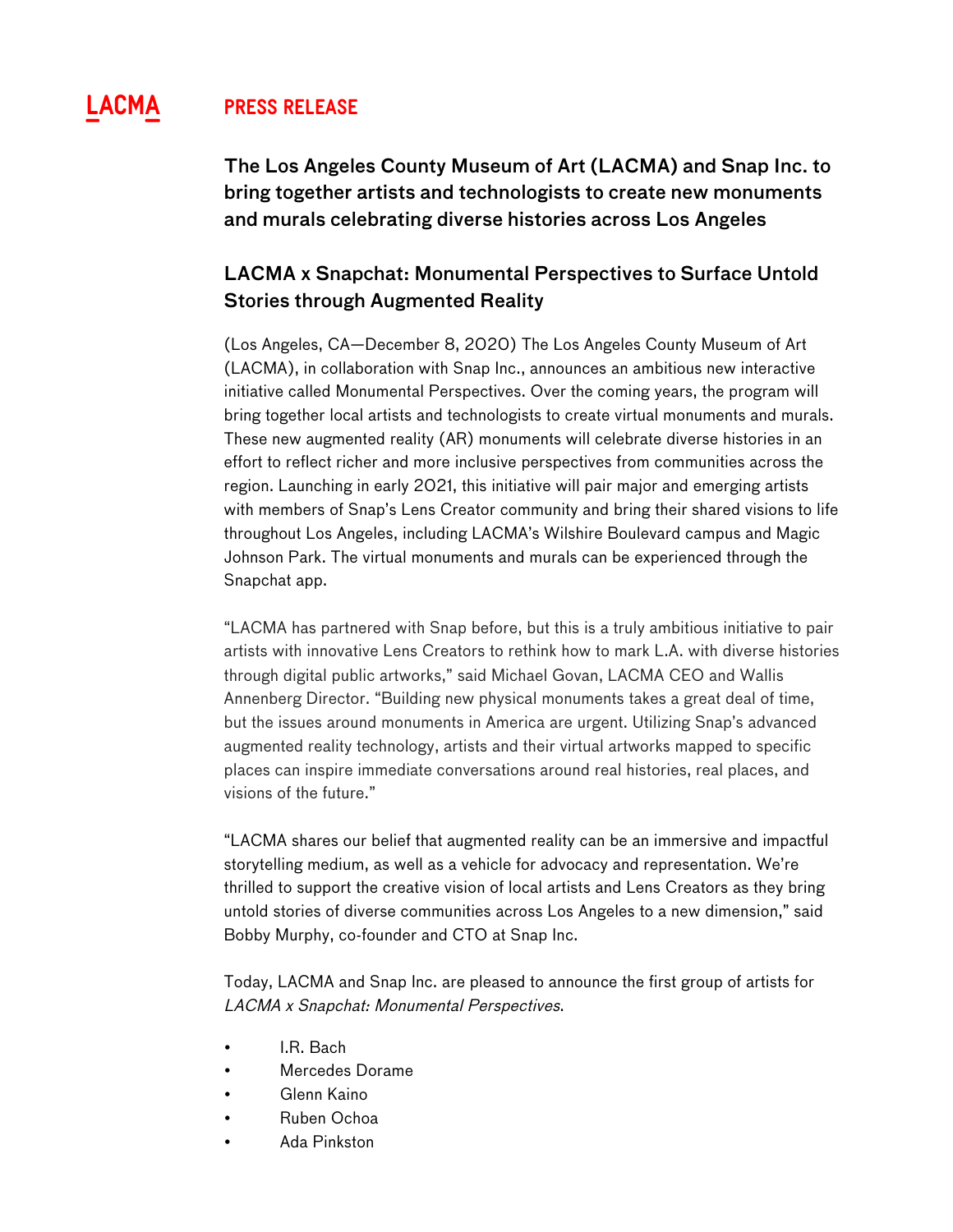Visit www.lacma.org/art/exhibition/lacma-snap-monumental-perspectives to learn more about each artist.

Through their site-specific AR monuments or murals, and in consultation with community leaders and historians, these five artists will examine key moments and figures in the region's past and present that have too-often been overlooked. Details about each of the artist's projects will be announced in early 2021. This initiative will continue to develop over time and more artists and projects will be announced at a later date.

"The five participating artists are interested in the important questions surrounding public commemorative art: whose experiences and perspectives are being foregrounded? Whose histories are being erased?" said Rita Gonzalez, Terri and Michael Smooke Curator and Department Head of Contemporary Art at LACMA. "We are looking forward to experiencing their vision and sharing these works with the public."

The Andrew W. Mellon Foundation, the largest funder of the arts and humanities in the U.S., recently announced "The Monuments Project," a five-year, \$250 million commitment to transform the way our country's histories are told in public spaces. The Mellon Foundation will support the expansion of Monumental Perspectives to include additional artists in the coming years. The Foundation is also providing financial support for other critical elements of the initiative including the curation, community engagement at each virtual monument location, and related public programming.

"We are thrilled to join with LACMA and Snap in supporting this exhilarating new initiative, and we look forward to the fresh, far-sighted work that Monumental Perspectives will spark," said Elizabeth Alexander, president of The Andrew W. Mellon Foundation. "These visionary artists will chart bold new ways of experiencing and understanding the complex history of our country's monuments and memorials, and encourage broad public engagement and enthusiasm for the future of our commemorative spaces."

"LACMA is grateful to The Andrew W. Mellon Foundation for supporting our curators and artists in this effort as part of its own nationwide monuments project," said Michael Govan.

This new project is a continuation of LACMA's and Snap's commitment to innovation and the exciting possibilities that result when artists and technologists are brought together. In 2019, LACMA and Snap collaborated on the Los Angeles presentation of Christian Marclay's Sound Stories. In 2018, Snap joined LACMA's Art + Technology Lab Advisory Board, a group composed of the leading innovators across a variety of